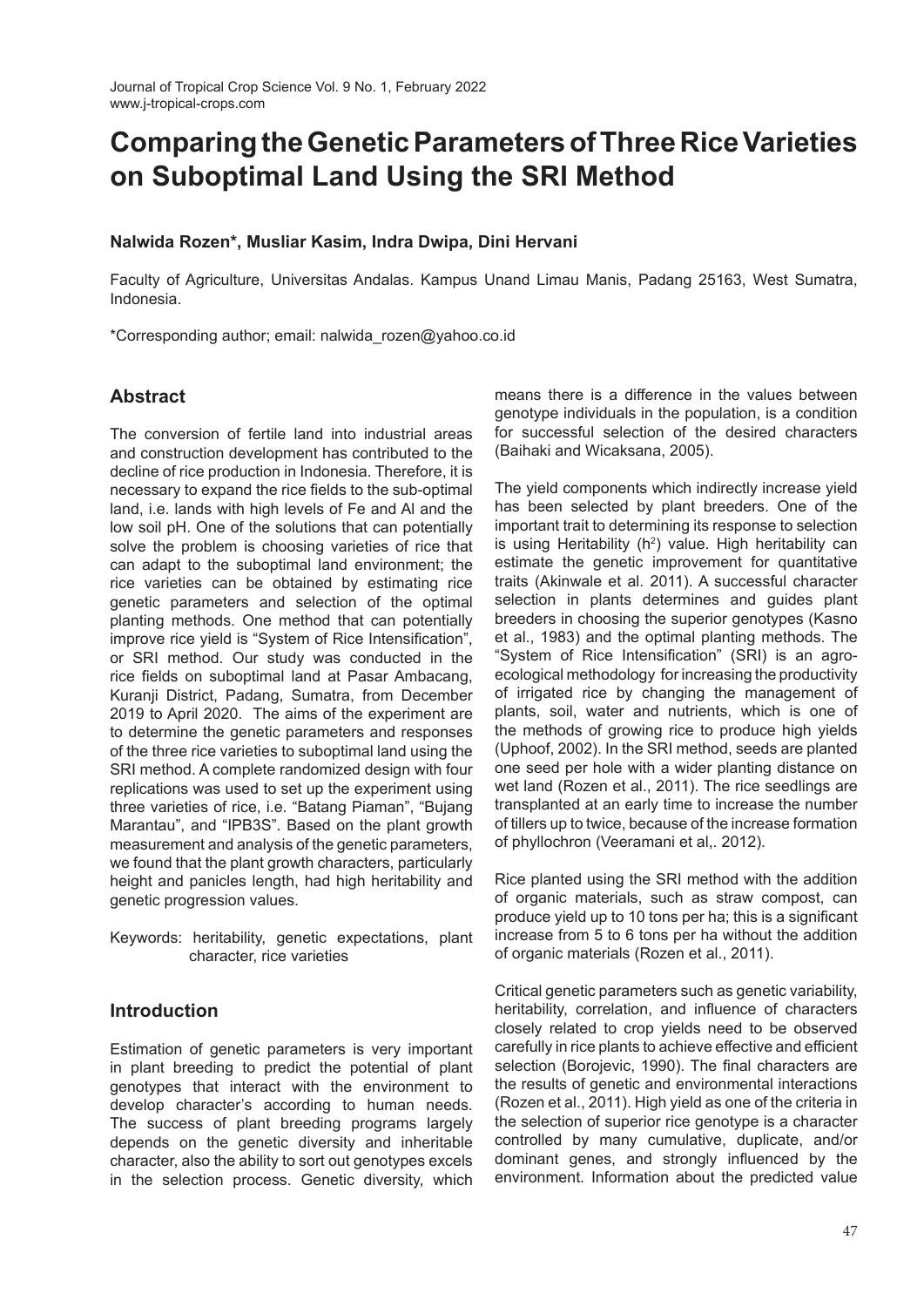of genetic parameters such as phenotypic variety, heritability, and selection response, is very useful in plant breeding programs. For rice, heritability of characters including plant height, inflorescence length, the number of inflorescence, amount of grain per inflorescence, weight of 1000-grains, and plant yield, are important characters that can be improved with breeding (Khush, 2000).

Analysis of the diversity component can be used to determine heritability and elder-derived regression techniques. It can also be used to estimate homogeneous population diversity. The predicted value of genetic variation and heritability will be closer to its actual value with more interactions excluded from the genetic variety (Khan et al., 2009).

Suboptimal land is defined as land that is naturally have one or more constraints such as difficulty in providing sufficient water to support productive and profitable farming efforts, or the soil has high levels of Fe and Al and low pH (Benyamin, 2013). High Al and Fe content causes soil reactions to become highly acidic, causing inhibition to rice growth and grain filling. It takes efforts for this type of land before they can be used to grow crops (Benyamin, 2013).

Heritability compares the magnitude of genotype variety and the total size of phenotype variety of a character (Syukur et al., 2012). "Batang Piaman", "Bujang Marantau" and "IPB3S" are rice varieties that demonstrated abilities to adapt suboptimal land (Rozen et al., 2021). This study aims to determine the genetic parameters of the three rice varieties using SRI method.

# **Material and Methods**

#### *Study Location*

The study was conducted at Pasar Ambacang Kuranji District, Padang, Sumatra, Indonesia, from December 2019 to April 2020.

#### *Sampling and Data Analysis*

Three varieties of rice ("Batang Piaman", "Bujang Marantau", and "IPB3S") were tested in a completely randomized design with four replication. Three plants from the four replicates per variety were used as samples. Measurements were made on the plant height, total number of tiller, the number of productive tiller, inflorescence length, the weight of 1000-grains, total grain count, total grain weight, grain weight, grain yield per plot, and grain yield per hectare. Estimation of the genetic parameters were calculated according to Singh and Chaudhary (1979), as presented on Table 1.

Table 1. Analysis variance of rice varieties

| Genetic variance                                  | Middle Squared Expecta-<br>Value<br>tion                     |
|---------------------------------------------------|--------------------------------------------------------------|
| Genotypic (G)                                     | $\sigma^2 e$ + rl $\sigma^2 g$                               |
| Replication (L)                                   | $\sigma^2 e$ + rg $\sigma^2$                                 |
| G x L                                             | $\sigma^2 e$ + r $\sigma^2$ gl                               |
| Galat                                             | $\sigma^2$ e                                                 |
|                                                   | $\sigma^2$ g = middle square of genotypic – middle square of |
| environment / rl                                  |                                                              |
| $\sigma^2 f = \sigma^2 g + \sigma^2 e$            |                                                              |
| $H^2 = (\sigma^2 g / \sigma^2 f) \times 100\%$    |                                                              |
| Information:                                      |                                                              |
| $H^2$ = heritability                              |                                                              |
| $\sigma^2$ g = genotypic variance                 |                                                              |
| $\sigma^2 f$ = phenotypic variance                |                                                              |
| $\sigma^2$ e = varians galat.                     |                                                              |
| Heritability value criteria (Syukur et al. 2012): |                                                              |

Heritability value criteria (Syukur et al., 2012):

High :  $h^2$  ≥ 0.5 Quite high :  $0.2 < h^2 < 0.5$ Low :  $h^2 \leq 0.2$ Coefficient of variation criteria: Narrow  $(0 - 10 \%)$ Keep  $(10 - 20 \%)$ Broad (> 20%) Genetic advance criteria: Low  $(0 - 7 \%)$ Keep (7-14 %) High (>14%) The value of expectation of genetic progress =

# **Results and Discussion**

k. σf . H

The three rice cultivars are significantly different in height, total number of tiller, number of productive tiller, and inflorescence length (Table 2), the weight of 1000-grains, total grain count, total grain weight, grain yield per tiller, and grain yield per hectare (Table 3).

Data on Table 2 and Table 3 showed that the three different varieties of rice used in this study have different growth and yield when planted in the same environment. According to Syukur et al. (2012) changes or improvements in the environmental factors will not cause changes in the phenotype, unless there are differences in the plant's genetic makeup. Each rice variety has its superior characters, e.g. "Bujang Marantau" had a high total number of tiller and number of productive tillers. IPB 3S had high values on plant height, inflorescence length, total grain amount per inflorescence, total grain weight per inflorescence, and grain weight. "Batang Piaman" had high values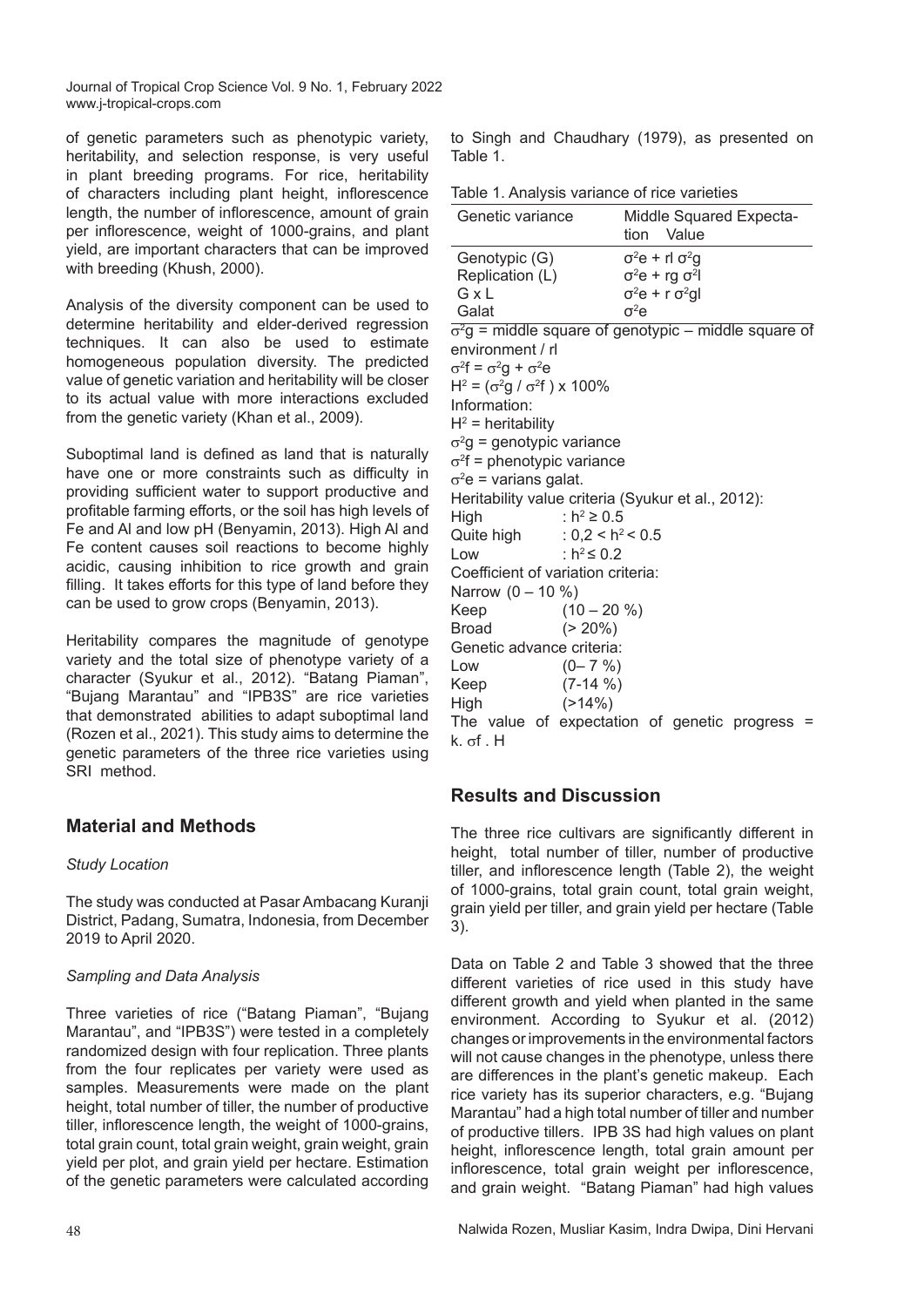| Rice variety      | Height (cm)<br>at 56 days | Total number<br>of tiller | Number of productive tiller | Inflorescence length<br>(cm) |  |
|-------------------|---------------------------|---------------------------|-----------------------------|------------------------------|--|
| "Bujang Marantau" | 101.04 b                  | 33.50a                    | 25.25a                      | 27.08c                       |  |
| "IPB 3S"          | 118.46 a                  | 17.46 c                   | 12.83 b                     | 32.92a                       |  |
| "Batang Piaman"   | 95.09 b                   | 25.04 b                   | 22.67a                      | 28.78 b                      |  |
| CV(%)             | 3.26                      | 13.35                     | 16.70                       | 2.62                         |  |

Table 2. The differences in plant growth characters of the three rice varieties

Note: values followed by different lowercase letters in the same column showed significant differences according to the DMRT at  $\alpha$ =0.05.

| Rice<br>variety      | 1000-grain<br>weight (g) | Total<br>grain per<br>inflorescence | Number of<br>grains per<br>inflorescence | Total<br>grain per<br>inflorescence<br>(g) | Number of<br>grains per<br>inflorescence<br>(g) | Grain<br>yield<br>per tiller<br>(kg) | Grain<br>yield per<br>hectare<br>(ton) |
|----------------------|--------------------------|-------------------------------------|------------------------------------------|--------------------------------------------|-------------------------------------------------|--------------------------------------|----------------------------------------|
| "Bujang<br>Marantau" | 21.03 b                  | 199.73 b                            | 175.66 b                                 | 199.73 b                                   | 3.85 <sub>b</sub>                               | 4.57a                                | 7.60 a                                 |
| "IPB3S"              | 27.97 a                  | 238.29 a                            | 188.67 a                                 | 238.29 a                                   | 5.33a                                           | 3.03 <sub>b</sub>                    | 5.07 <sub>b</sub>                      |
| "Batang<br>Piaman"   | 28.52 a                  | 176.99 c                            | 149.92 c                                 | 176.99 c                                   | 4.20 b                                          | 4.87 a                               | 8.07a                                  |
| CV(%)                | 4.19                     | 5.21                                | 8.26                                     | 5.21                                       | 6.80                                            | 11.2                                 | 11.04                                  |
|                      |                          |                                     |                                          |                                            |                                                 |                                      |                                        |

Table 3. Yield characters of the three rice varieties

Note: values followed by different lowercase letters in the same column showed significant differences according to the DMRT at  $\alpha$ =0.05.

of 1000-grain-weight, grain yield per plot, and grain yield per hectare. Inflorescence and grains from three rice varieties are shown in Figure 2.

Using the genetic parameters of the three rice varieties grown on suboptimal land, we found that none of the observed plant characters have low heritability values (Table 4). The high heritability indicates that the genetic influences are more significant on phenotypes compared to environmental influences.

Thus, the plant growth character selection can be conducted at the early stage of growth.

Estimation of heritability in populations depends on the partitioning of observed variation into components that reflect unobserved genetic and environmental factors. Heritability has important roles in plant selection and breeding programs, because heritability determines the precision with which the genetic value can be predicted from phenotypic information. A trait



Figure 2. The panicles (A) and grains (B) of "Batang Piaman" (A1), "Bujang Marantau" (A2), and "IPB3S" (A3).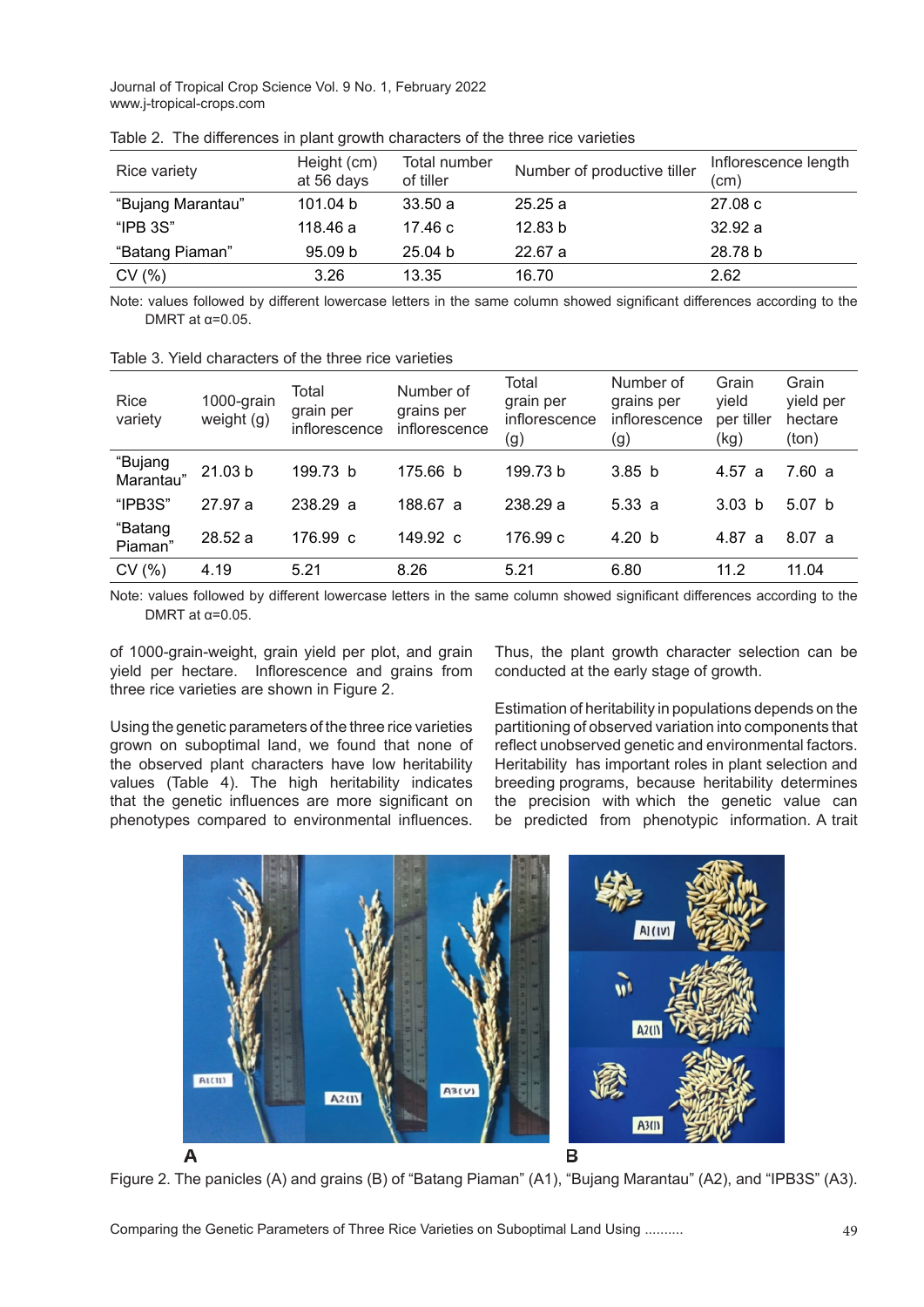| Characters                       | Components  |         | Heritability (H <sup>2</sup> ) |       | Coefficient of<br>variation (%) |       | Genetic<br>advance (%) |       |          |
|----------------------------------|-------------|---------|--------------------------------|-------|---------------------------------|-------|------------------------|-------|----------|
|                                  | Environment | Genetic | Phenotype                      | Value | Criteria                        | Value | Criteria               | Value | Criteria |
| Plant height (cm)                | 11.70       | 143.64  | 155.34                         | 0.92  | high                            | 11.43 | narrow                 | 32.97 | high     |
| Total number of<br>tiller        | 11.14       | 60.58   | 72.02                          | 0.84  | high                            | 30.73 | broad                  | 84.55 | high     |
| Number of<br>productive tiller   | 1.70        | 42.36   | 44.06                          | 0.96  | high                            | 32.14 | broad                  | 94.54 | high     |
| Length of<br>inflorescence (cm)  | 0.60        | 8.82    | 9.42                           | 0.94  | high                            | 10.03 | narrow                 | 29.13 | high     |
| Number of<br>productive tillers  | 113.91      | 922.51  | 1036.42                        | 0.89  | high                            | 14.82 | narrow                 | 41.93 | high     |
| Number of pithy<br>grain         | 200.69      | 321.93  | 522.62                         | 0.62  | high                            | 10.47 | narrow                 | 24.65 | high     |
| Total grain weight<br>(g)        | 0.08        | 0.83    | 0.91                           | 0.91  | high                            | 19.39 | narrow                 | 55.53 | high     |
| Weight of pithy<br>grain (g)     | 0.09        | 0.57    | 0.66                           | 0.86  | high                            | 16.93 | narrow                 | 47.19 | high     |
| Plant height (cm)                | 1.17        | 17.13   | 18.30                          | 0.94  | high                            | 16.02 | narrow                 | 46.49 | high     |
| Total number of<br>tiller        | 0.22        | 0.89    | 1.11                           | 0.80  | high                            | 22.72 | broad                  | 61.06 | high     |
| Grain yield per<br>hectare (ton) | 0.58        | 2.41    | 2.99                           | 0.81  | high                            | 22.48 | broad                  | 60.56 | high     |

Tabel 4. Genetic parameter analysis of the three rice variety

or character with a high heritability value (h<sup>2</sup> ≥ 0.5) indicates that the phenotype of an individual is informative for its breeding value (Falconer, 1970). Using the average of several measurements of a phenotype can substantially increase heritability. Therefore, for traits with a high heritability value there is a good chance to improve the character through selection. In contrast, with traits with a low heritability, information from many relatives is required to predict breeding values (Visscher et al., 2008). When the value of genetic progress of a character's expectations is low, selection activities is not as important as the expected improvement is relatively low. Data on Table 4 showed that all characters had high values of heritability, so that the characters can be selected effectively in the next generation.

# **Conclusion**

Using the System of Rice Intensification (SRI) Method, we demonstrated that the three varieties of rice in this study, "Batang Piaman", "Bujang Marantau", and "IPB3S", had different growth responses when growing on the suboptimal land. All plant characters studied,

particularly grain weight, number of productive sapds, grain yield per plot, have high heritability and genetic progression values. All genetic parameters of three rice varieties can be used to develop the next rice generation.

# **Acknowledgement**

The authors would like to thank all students who had provided assistance in field sampling, observation and plant measurement in the field throughout the study.

# **References**

- Akinwale, M.G., Gregorio, G., Nwilene, F., Akinyele, B.O., Ogunbayo, S.A. and Odiyi, A.C. (2011). Heritability and correlation coefficient analysis for yield and its components in rice (*Oryza sativa* L.). *African Journal of Plant Science* **5**, 207-212.
- Baihaki, A. and Wicaksana, N.( 2005). Interaksi genotipe x lingkungan, adaptabilitas dan stabilitas hasil, dalam pengembangan tanaman varietas unggul di Indonesia. *Jurnal Pemuliaan Indonesia* **16**, 1-8